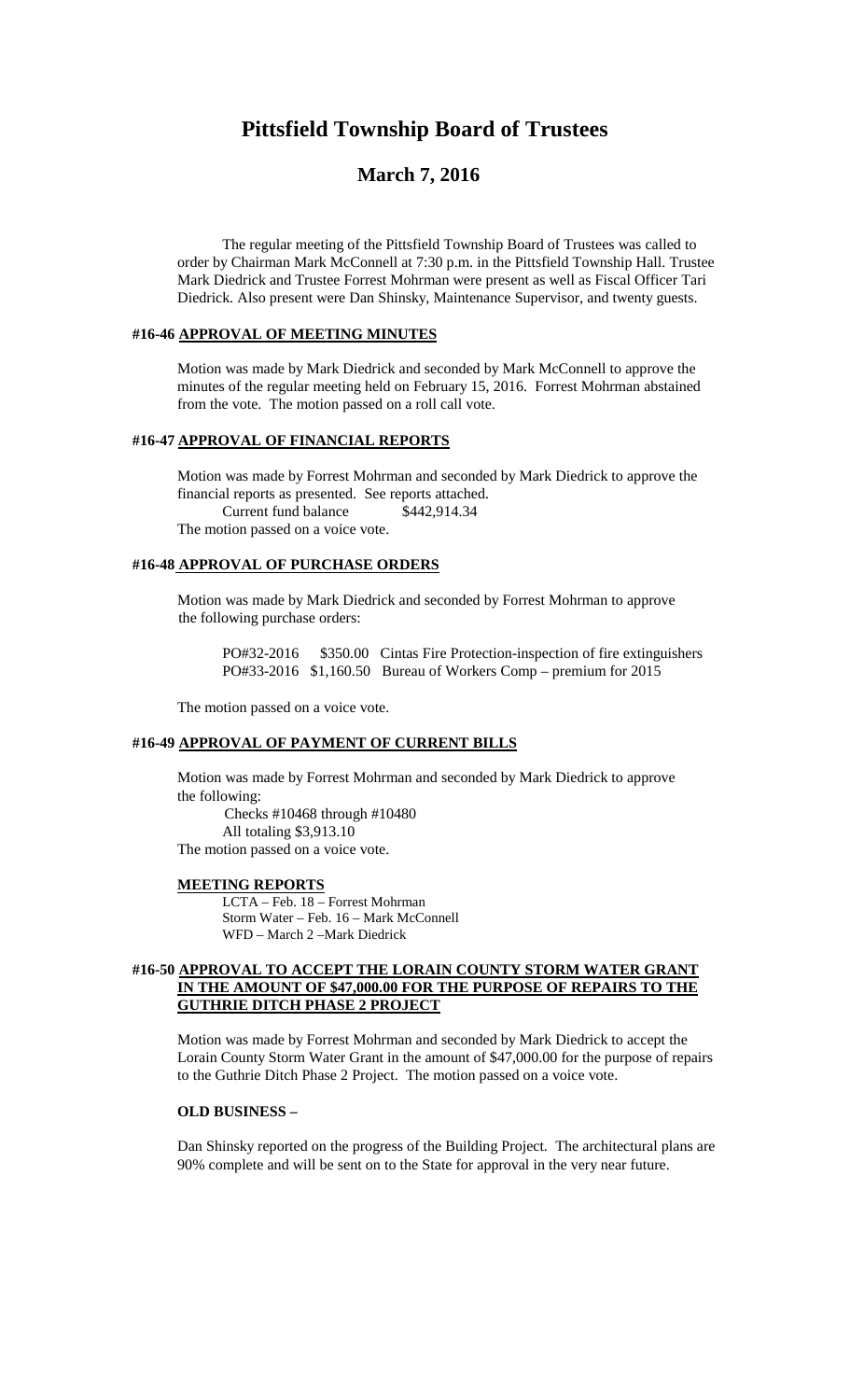### **#16-51 APPROVAL OF PERMANENT APPROPRIATIONS FOR 2016**

Following detailed review by the Fiscal Officer and Trustees, Mark Diedrick moved to approve the following permanent appropriations:

| General Fund                   | \$248,370.00   |
|--------------------------------|----------------|
| Motor Vehicle License Tax Fund | 8,000.00       |
| Gasoline Tax Fund              | \$125,625.00   |
| Road & Bridge Fund             | \$128,100.00   |
| Cemetery Fund                  | 6,105.00<br>S. |
| Road & Bridge Levy Fund        | \$84,200.00    |
| <b>OPWC</b> Project Fund       | \$100,000.00   |
| <b>Total Appropriations</b>    | \$700,400.00   |

Forrest Mohrman seconded the motion and it passed on a voice vote.

#### **NEW BUSINESS –**

### **#16-52 APPROVAL TO PARTICIPATE IN THE LORAIN COUNTY ENGINEER'S BID PROGRAM FOR CHIP AND SEAL PROJECTS FOR 2016**

Motion was made by Forrest Mohrman and seconded by Mark Diedrick to approve the participation of Pittsfield Township in the Lorain County Engineer's bid program for chip and seal projects for 2016. The motion passed on a voice vote. The list of roads to be repaired in 2016 will be discussed at the next meeting and must be submitted to the Engineer's office by April 1, 2016.

The issue of a noise resolution for the Township was discussed. Forrest Mohrman stated that he had spoken with Prosecuting Attorney Gerald Innes about such resolutions and the adversity involved. He also had gathered opinions from residents concerning noise resolutions. He stated that in order to represent the opinions of these residents, he would vote against adding noise resolutions to the Township policies. Mark Diedrick and Mark McConnell also stated that they had researched the issue and talked to several Township residents. They were also against adding noise resolutions. Discussion followed among the residents in attendance and the Trustees. Mark McConnell suggested that a meeting of the involved individuals be held in order to find resolution to the problem.

#### **#16-53 APPROVAL OF A PURCHASE ORDER TO METROPARKS SPLASH ZONE FOR \$5,000.00 FOR RESIDENTS TO RECEIVE A DISCOUNT ON MEMBERSHIP COSTS**

Motion was made by Mark Diedrick and seconded by Mark McConnell to approve a purchase order to Lorain County MetroParks Splash Zone for \$5,000.00 for Pittsfield Township residents to receive a discount on membership costs. The motion passed on a voice vote.

### **#16-54 APPROVAL TO ESTABLISH A WORK SESSION WITH MEMBERS OF THE OBERLIN CITY COUNCIL TO REVIEW THE CURRENT REVENUE SHARING AGREEMENT WITH PITTSFIELD TOWNSHIP**

Motion was made by Forrest Mohrman and seconded by Mark Diedrick to establish a work session with members of the Oberlin City Council to review the current Revenue Sharing Agreement that Pittsfield Township has with the City of Oberlin on a date to be determined. The motion passed on a voice vote.

Mark McConnell reported that a Pittsfield Township resident has offered to contribute money to the cost of developing Township land at the East Cemetery. There will be a meeting of the involved parties to develop a plan for the project.